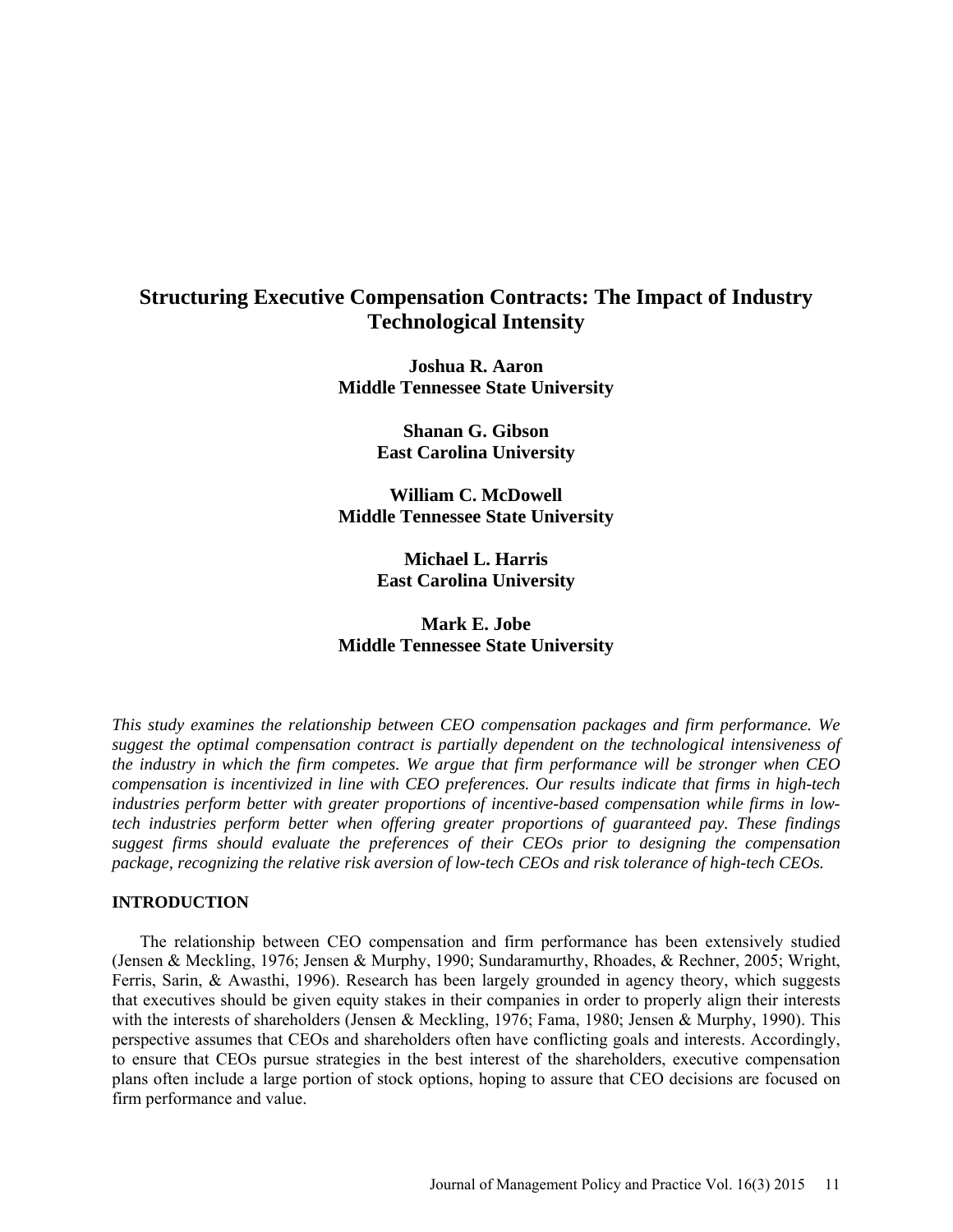The idea of tying CEO pay to firm performance has received some empirical support in the literature. The impact of compensation packages on firm performance, however, is not clear. For example, Aupperle, Figler, & Lutz, (1991), Jensen & Murphy, (1990), and Murthy & Salter, (1975) found little to no relationship between CEO compensation and firm performance. Other studies, however, have found a significant relationship between CEO compensation and firm performance (Veliyath & Bishop; 1995). Crumley (2008) found a weak relationship between CEO compensation and return on equity and a strong relationship between sales and CEO compensation. Mehran (1995) and Finkelstein and Hambrick (1990) found a direct and positive relationship between executive ownership through CEO compensation and firm performance. These inconsistent results suggest additional research is necessary to better understand the relationship.

Some of the inconsistent findings of research on CEO compensation are likely due to the reliance on agency theory alone. A more complex relationship seems to be present, calling for research to examine other factors to help better understand optimal incentive contracts. Aaron et al. (2014) provide evidence that a moderate amount of incentive-based compensation leads to optimal firm performance, suggesting executive compensation is one of many applications of the Pierce and Aguinis (2011) *too-much-of-agood-thing effect* (TMGT effect). Firms receive benefit from using incentive-based compensation but there exists an inflection point beyond which firm performance is hindered by additional incentive compensation.

Research on motivation has found that the use of different kinds of rewards has varying impacts on individual motivation (Pappas & Flaherty, 2006). The same holds true of CEOs. Hence, we believe that the CEO compensation to firm performance relationship will be stronger if the CEO is more highly motivated by the compensation structure. Thus, when the compensation package is well matched to the preferences of the CEO, the firm should perform better.

Total compensation for a CEO is comprised of performance-based compensation and fixed compensation. Performance-based compensation plans typically include equity interest such as stock purchase programs and stock options. Fixed compensation plans are primarily composed of annual salary and bonuses. Fixed compensation represents a guaranteed amount of money and therefore represents a lower risk for CEOs than performance-based plans which depend on firm performance and market value for their worth.

This study examines the impact of industry technological intensiveness on optimal incentive contracts. We argue that firm performance will be stronger when CEO compensation is incentivized in line with CEO preferences. We assume that firms in high-tech industries will have CEOs who are inherently more risk tolerant and will prefer more incentive-based compensation and that firms in lowtech industries will have CEOs who are inherently more risk averse and will prefer more guaranteed pay relative to incentive-based compensation. These preferences will then manifest themselves as improved firm performance when the compensation package is weighted accordingly.

#### **LITERATURE REVIEW**

Extant research suggests many factors influence the compensation of CEOs. Industry-level factors or external environmental factors have been found to influence CEO pay structure. Such factors influence both the amount and type of compensation firms offer CEOs. Milkovich (1982) indicated regulatory changes often cause significant alterations to a firm's compensation policies. Stroh et al. (1996) found top managers in higher turbulence industries receive a higher proportion of variable compensation. Chu et al. (2006) suggest the stage of industry life cycle is important. Specifically, businesses operating in early or rapidly changing stages of the industry life cycle will use more contingent compensation. Balkin and Gomez-Mejia (1987) find that high-tech companies in the United States tend to link more compensation to firm performance than non-high-tech companies, citing a pioneering culture and rapid development as causes.

The above factors highlighted in prior research are said to influence the amount and/or type of compensation. In this study, we seek to determine the varying impact of incentive-based compensation for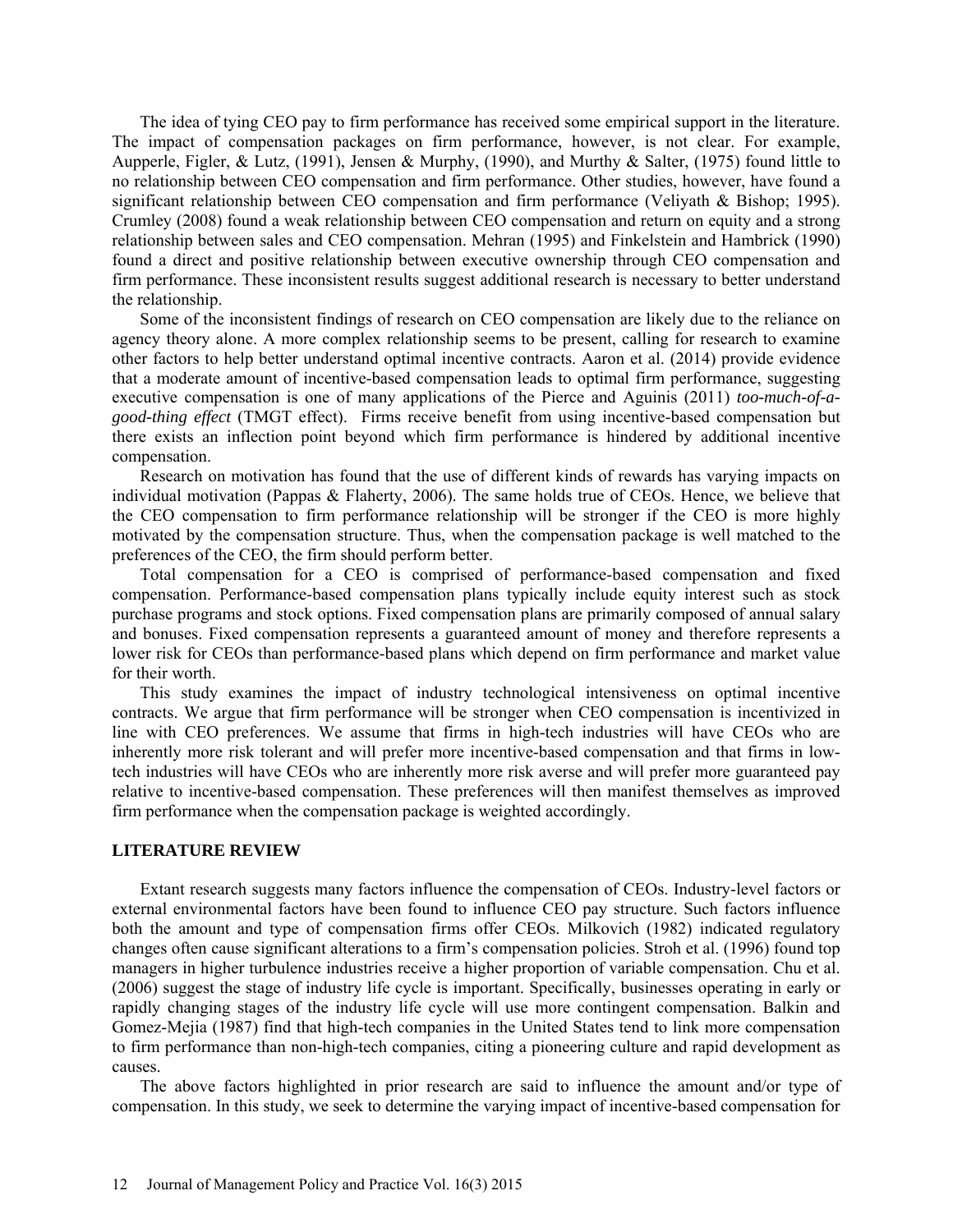CEOs in high-tech industries versus CEOs in low-tech industries. These are relevant factors because the CEOs themselves have self-selected into an industry that is either dynamic (high-tech) or static (low-tech) in nature. As such, those CEOs have given us some information regarding the extent to which they personally value risk and uncertainty with a large upside potential or they prefer a less risky, more certain and stable environment. It is logical to assume those preferences will manifest themselves in the optimal compensation packages for those CEOs as well.

### **Hypothesis Development**

### *Industry Technological Innovativeness*

Firms in high-technology industries usually exhibit highly volatile returns (Liu, 2006; Ciccone  $\&$ Rocco, 2005). High-tech firms tend toward incentive-based compensation due to a variety of reasons. First, firms that operate in high-technology industries face a significant survival risk due to constantly changing technical standards and legal requirements (Horng et al., 2006). The firm cannot guarantee a large amount of compensation because the board simply does not know if the cash will be available or if the firm will survive.

Second, actions of the top executives can be expected to have a more significant impact on firm performance when volatility is high (Chu et al., 2006). Thus, these firms can adequately compensate quality CEO's by using a higher percentage of contingent compensation. As with small firms, the contingent compensation insulates the high-tech firm to some degree against the ebbs in firm returns. Chu et al. (2006) find that in large Taiwanese firms, technological intensity of the external environment is the best predictor of the use of incentive compensation.

Third, the volatility inherent in high-tech industries make high-tech firms riskier than firms operating in industries characterized by lower technological intensiveness (Chu et al., 2006). Thus, firms in hightech industries would be assumed to attract more risk tolerant CEOs who accept, and are motivated by, the risk inherent in their industry along with risk inherent in their own compensation package.

Therefore, firms operating in high-technology industries should perform better with greater proportions of incentive-based compensation while firms in low-tech industries should perform better when offering greater proportions of guaranteed pay. We present the following hypotheses:

*Hypothesis 1: Firms in low-tech industries will perform better when offering their CEOs a greater proportion of fixed compensation relative to incentive based compensation. Hypothesis 2: Firms in high-tech industries will perform better when offering their CEOs a greater proportion of incentive based compensation relative to fixed compensation.*

### **METHODOLOGY**

We utilize a two-step methodology to test the impact of industry on the compensation package – firm performance relationship. The first step is to split the CEO dataset (containing 24,000 observations) into firms operating in high and low tech industries in order to run an event study and determine the pattern of the data. For each group, we sort the data by the focal variable (Percent Performance Compensation) to create quintiles. For example, LOW TECH Q1 represents the smallest proportion of performance-based compensation among the low-tech firms while HIGH TECH Q1 represents the smallest proportion of performance-based compensation for the high-tech firms.

The second step in the methodology is to conduct list-wise regressions for each group of CEOs in order to determine whether the compensation package – firm performance relationship is linear or curvilinear as well as the magnitude and importance of the relationship.

#### **Measures and Analysis**

Hypotheses are tested on 24,000 CEO observations from ExecuComp covering 1992-2004. Incentive pay was operationalized as the percent of performance-based compensation (i.e., Black-Scholes option value plus the value of the restricted stock grants.) relative to the overall compensation (i.e., includes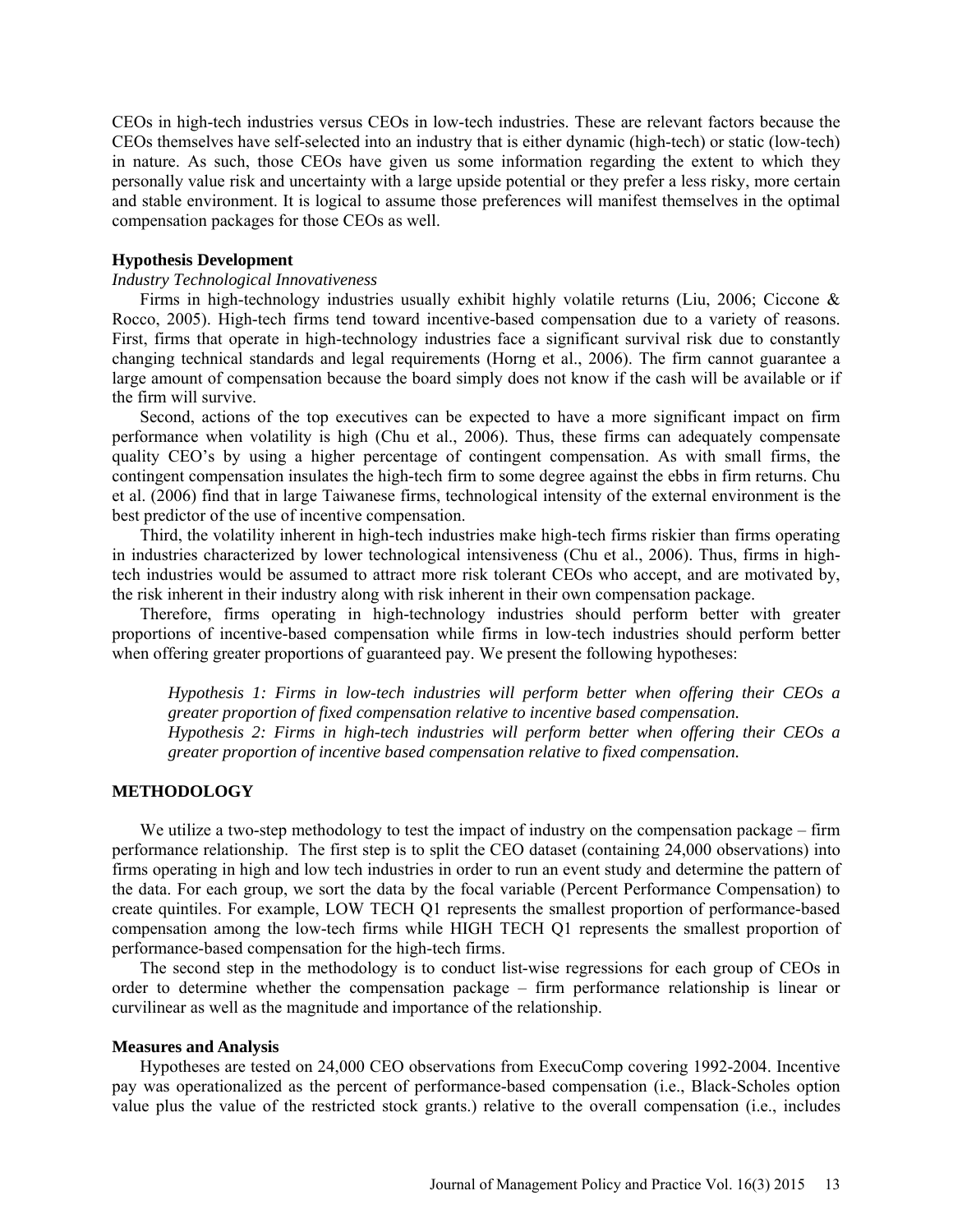performance-based compensation plus salary and bonus) for the CEO. Performance was measured as the CRSP equally weighted mean cumulative abnormal return and the buy and hold equally weighted mean cumulative abnormal return. Both models were accessed using the EVENTUS software to conduct an event study that ties the firms in the quintiles to the quintile-wide performance as measured by the two models. The use of the CRSP model to estimate abnormal performance allowed us to handle multiple and overlapping option grants for CEOs, aggregating them to one date. The fiscal year end for a firm served as the focal date because we did not have the option grant date and some CEOs have several grant dates in one year. We used mean cumulative abnormal returns to examine the performance around that date. Cumulative abnormal returns are the returns for a specific firm for one year, two years, etc. following the event over and above the return for the market as a whole. Thus, we have implicitly controlled for market returns and fluctuations.

The regressions use the same primary independent and dependent variables: percentage of performance-based compensation and cumulative abnormal returns. We enter the controls in Model 1: net sales, number of employees and total compensation of the CEO. In Model 2, we enter the focal variable of percentage performance compensation to obtain an r-square assuming a linear relationship. In Model 3, we enter the squared term of percentage performance compensation to see if the curvilinear assumption fits the data better and adds explanatory power.

### **RESULTS AND DISCUSSION**

In order to test Hypothesis 1, the observations were divided into low-tech and high-tech industries by SIC code to create two separate datasets. The low-tech dataset contains 16,260 (67.3%) observations. Next, the observations in the each dataset were sorted on the focal variable (percent incentive compensation) and then divided into five equal segments. Quintile 1 represents the bottom 20% of firms in terms of the percentage of incentive-based compensation they offer and quintile 5 represents the top 20% of firms. Each quintile in the low-tech dataset contains 3,252 observations. Then, the event study was performed in EVENTUS to match the firms in each quintile with their abnormal return. The results are displayed in Table 1 below.

|     | year          | 2 year           | 3 year   | 4 year   | 5 year   |
|-----|---------------|------------------|----------|----------|----------|
|     | $-0.09$       | $\overline{.}30$ | 2.74     | 2.94     | 2.42     |
| )2  | 32<br><i></i> | 2.13             | 2.36     | 2.43     | 1.86     |
| د ر | 1.32          | 1.55             | $-0.23$  | $-0.74$  | $-0.14$  |
| )4  | $-2.45$       | $-1.93$          | $-2.43$  | $-5.00$  | $-8.59$  |
| JJ  | $-2.68$       | $-7.98$          | $-10.95$ | $-11.66$ | $-13.42$ |

### **TABLE 1 CEOS IN LOW TECH INDUSTRIES**

Hypothesis 1 asserted that firms in low-tech industries would perform better when offering their CEOs more guaranteed pay than incentive-based pay. Table 1 shows the peak (best performance) for the CEOs with the lowest amount of incentive-based compensation  $(01 \& 02)$ . Additionally, the worst performance is for the firms offering CEOs the highest amount of incentive-based compensation (Q5). These results lend support to Hypothesis 1 and the assertion that firms in low-tech industries should use more guaranteed pay relative to incentive-based pay in their compensation structure.

In order to test Hypothesis 2, the high-tech firms were examined. The high-tech dataset contains 7,910 (32.7%) observations. Those observations were sorted on the focal variable (% incentive compensation) and then divided into five equal segments. Quintile 1 represents the bottom 20% of firms in terms of the percentage of incentive-based compensation they offer and quintile 5 represents the top 20% of firms. Each quintile in the high-tech dataset has 1,582 observations. Then, the event study was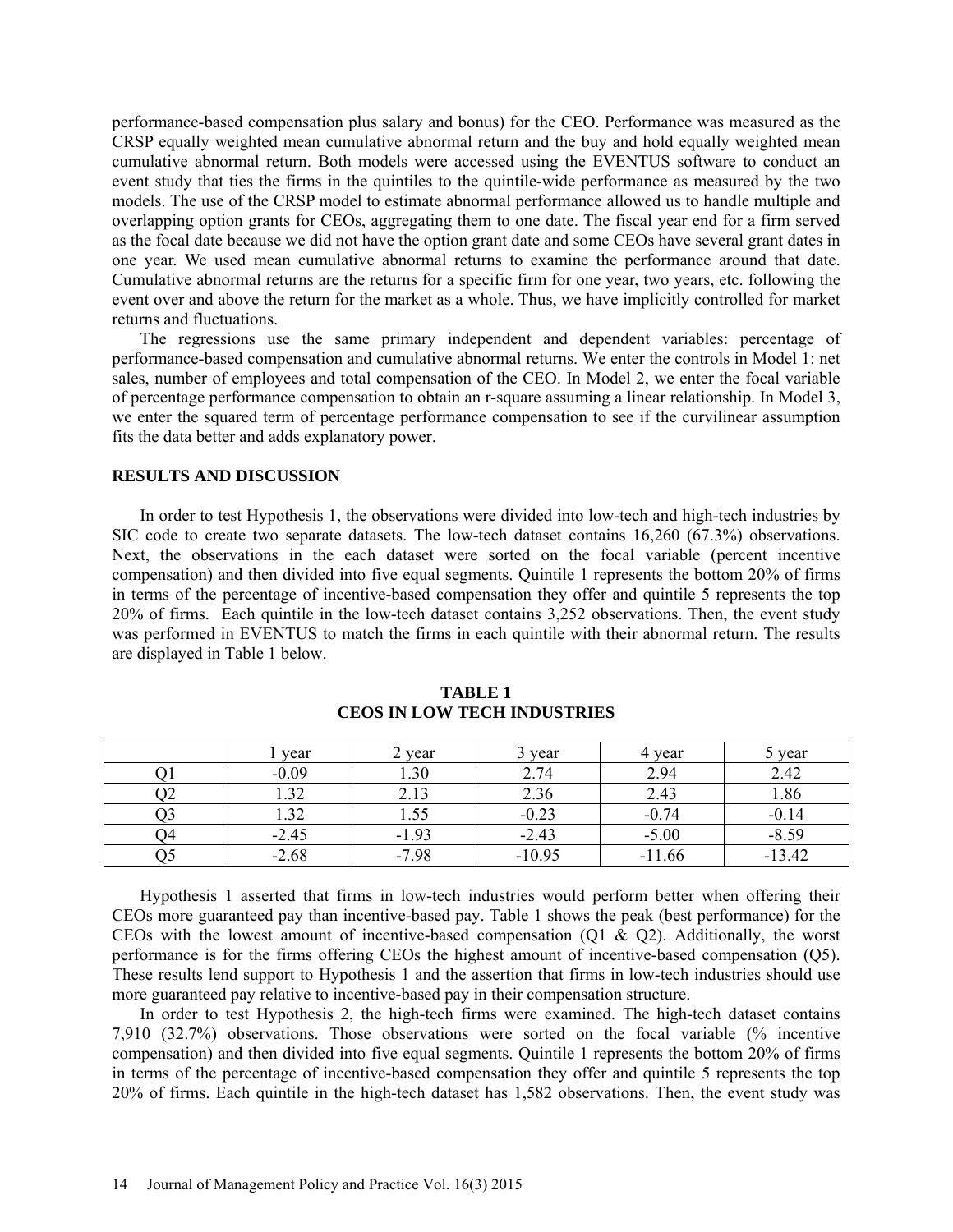performed in EVENTUS to match the firms in each quintile with their abnormal return. The results are displayed in Table 2 below.

|    | year | 2 year<br>$\overline{ }$ | 3 year | 4 year | 5 year            |
|----|------|--------------------------|--------|--------|-------------------|
|    | 5.07 | 6.38                     | 9.33   | 11.04  | 13.16             |
| JΖ | 3.42 |                          | 1.26   | 14.10  | 1225<br>بى ر. ر . |
|    | 3.14 | 6.39                     | 5.97   | 8.47   | 1.04              |
| 94 | 8.06 | 11.65                    | 11.31  | 12.47  | 14.14             |
| ,, | 6.06 | 6.39                     | 4.43   | 1.41   | $-2.1.$           |

# **TABLE 2 CEOS IN HIGH TECH INDUSTRIES**

Hypothesis 2 asserted that firms in high-tech industries would perform better when offering their CEOs more incentive-based pay relative to guaranteed pay. Table 2 shows the peak (best performance) for the firms generally occurs in Q4. This means high-tech firms perform optimally when offered relatively high amounts of incentive-based compensation. Hypothesis 2 is partially supported. It is not fully supported due to the dip in performance in Q5 suggesting the relationship is not linear. The results of Table 2 suggest firms in high-tech industries should use more incentive-based pay than their low-tech counterparts, but there is an inflection point, beyond which offering additional incentive-based pay produces detrimental results. In other words, firms in high-tech industries should use a moderate amount of incentive-based pay as a percentage of total compensation for their CEOs.

|                                      | Model $(1)$ | Model $(2)$ | Model $(3)$ |
|--------------------------------------|-------------|-------------|-------------|
|                                      | .011        | .028        | .004        |
| Constant                             | .245        | .640        | .087        |
| Control variables                    |             |             |             |
| Net Sales                            | .013        | .013        | .010        |
|                                      | .975        | 1.024       | .752        |
|                                      | .013        | .014        | .014        |
| Number of Employees                  | 1.027       | 1.099       | 1.073       |
|                                      | $-.063***$  | $-.049***$  | $-.033**$   |
| <b>Total Compensation</b>            | $-6.900$    | $-5.020$    | $-3.188$    |
| Compensation variables               |             |             |             |
|                                      |             | $-.038***$  | $.105***$   |
| Percent Performance Compensation     |             | $-3.985$    | 3.712       |
|                                      |             |             | $-157***$   |
| Percent Performance Compensation ^ 2 |             |             | $-5.346$    |
| Model significance                   |             |             |             |
| R-Squared                            | $.006***$   | $.007***$   | $.010***$   |
| Adjusted R-Squared                   | $.005***$   | $.007***$   | $.009***$   |
| Change in R-Squared                  |             | $.001***$   | $.002***$   |

# **TABLE 3A LOW-TECH FIRMS 1-YEAR**

 $*$ significant at the .05 level

+significant at the .10 level top line = standardized beta coefficients (constant is unstandardized)<br>\*significant at the .05 level bottom line = t-statistics

\*\*significant at the .01 level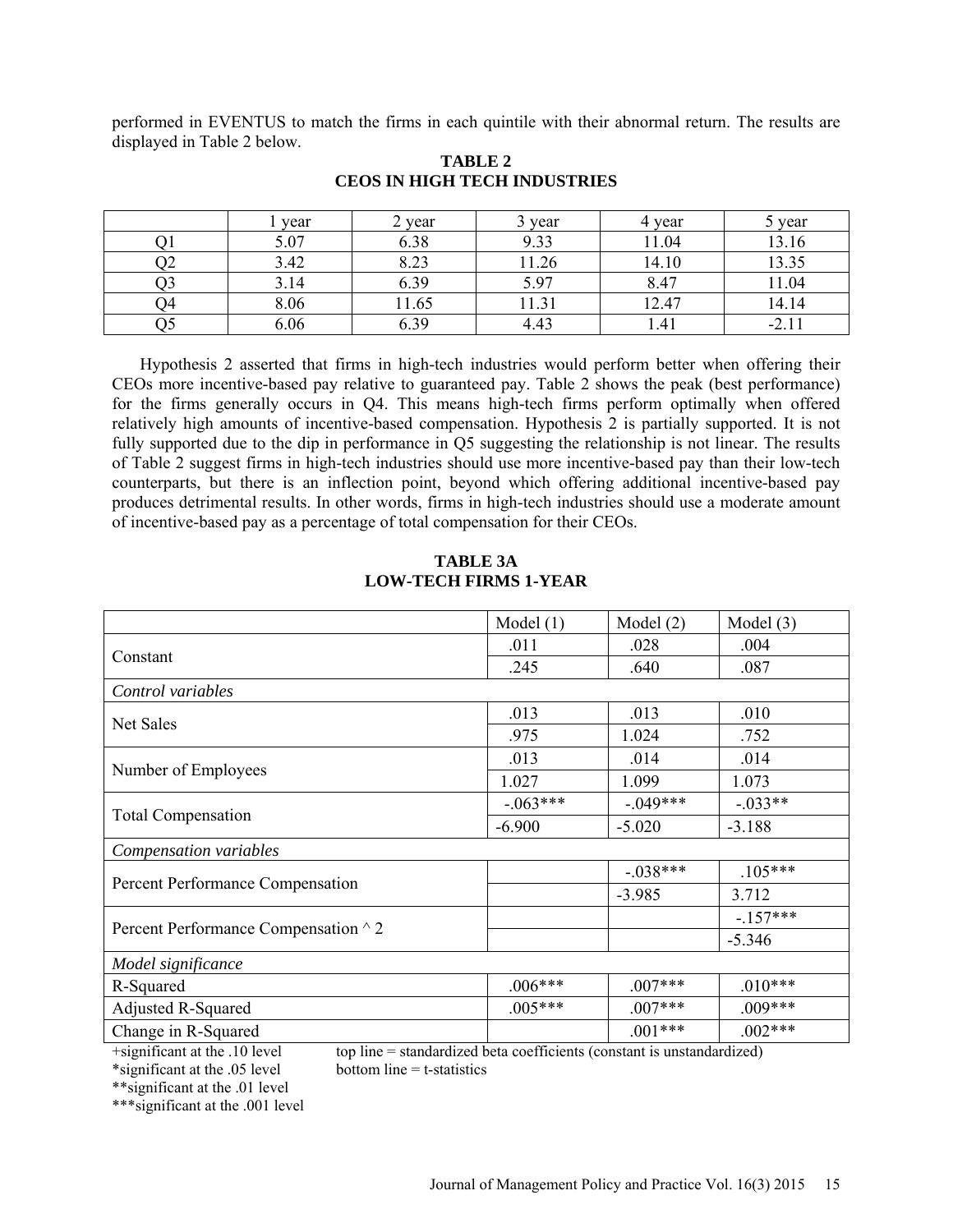While Tables 1 and 2 show the underlying pattern of the data, we need to determine the impact of our focal variable (incentive-based compensation) for each subset of CEOs. Recall that we examined the regression results for 3 models. Model 1 represents the control variables related to company size and the total compensation of the CEO. Model 2 introduces our focal variable (incentive compensation) to determine if this variable is meaningful in terms of explaining subsequent firm performance. Model 3 includes the squared term of our focal variable to assess whether underlying nature of the relationship between incentive compensation is best described as linear or nonlinear (concave). Tables 3A – 3E show the results for each of these models at various year milestones (one – five years respectively); Tables 4A – 4E provide this data for high-tech firms.

# **TABLE 3B LOW-TECH FIRMS 2-YEAR**

|                                      | Model $(1)$ | Model $(2)$ | Model $(3)$ |
|--------------------------------------|-------------|-------------|-------------|
|                                      | .024        | .057        | .011        |
| Constant                             | .369        | .867        | .161        |
| Control variables                    |             |             |             |
| <b>Net Sales</b>                     | $.022+$     | $.023+$     | .018        |
|                                      | 1.710       | 1.773       | 1.426       |
|                                      | .013        | .014        | .014        |
| Number of Employees                  | 1.047       | 1.138       | 1.105       |
|                                      | $-0.80***$  | $-.063***$  | $-.042***$  |
| <b>Total Compensation</b>            | $-8.824$    | $-6.447$    | $-4.104$    |
| Compensation variables               |             |             |             |
|                                      |             | $-.047***$  | $.135***$   |
| Percent Performance Compensation     |             | $-5.030$    | 4.774       |
|                                      |             |             | $-.200***$  |
| Percent Performance Compensation ^ 2 |             |             | $-6.844$    |
| Model significance                   |             |             |             |
| R-Squared                            | $.011***$   | $.013***$   | $.017***$   |
| <b>Adjusted R-Squared</b>            | $.010***$   | $.012***$   | $.016***$   |
| Change in R-Squared                  |             | $.002***$   | $.004***$   |

+significant at the .10 level top line = standardized beta coefficients (constant is unstandardized)<br>\*significant at the .05 level bottom line = t-statistics  $*$ significant at the  $.05$  level

\*\*significant at the .01 level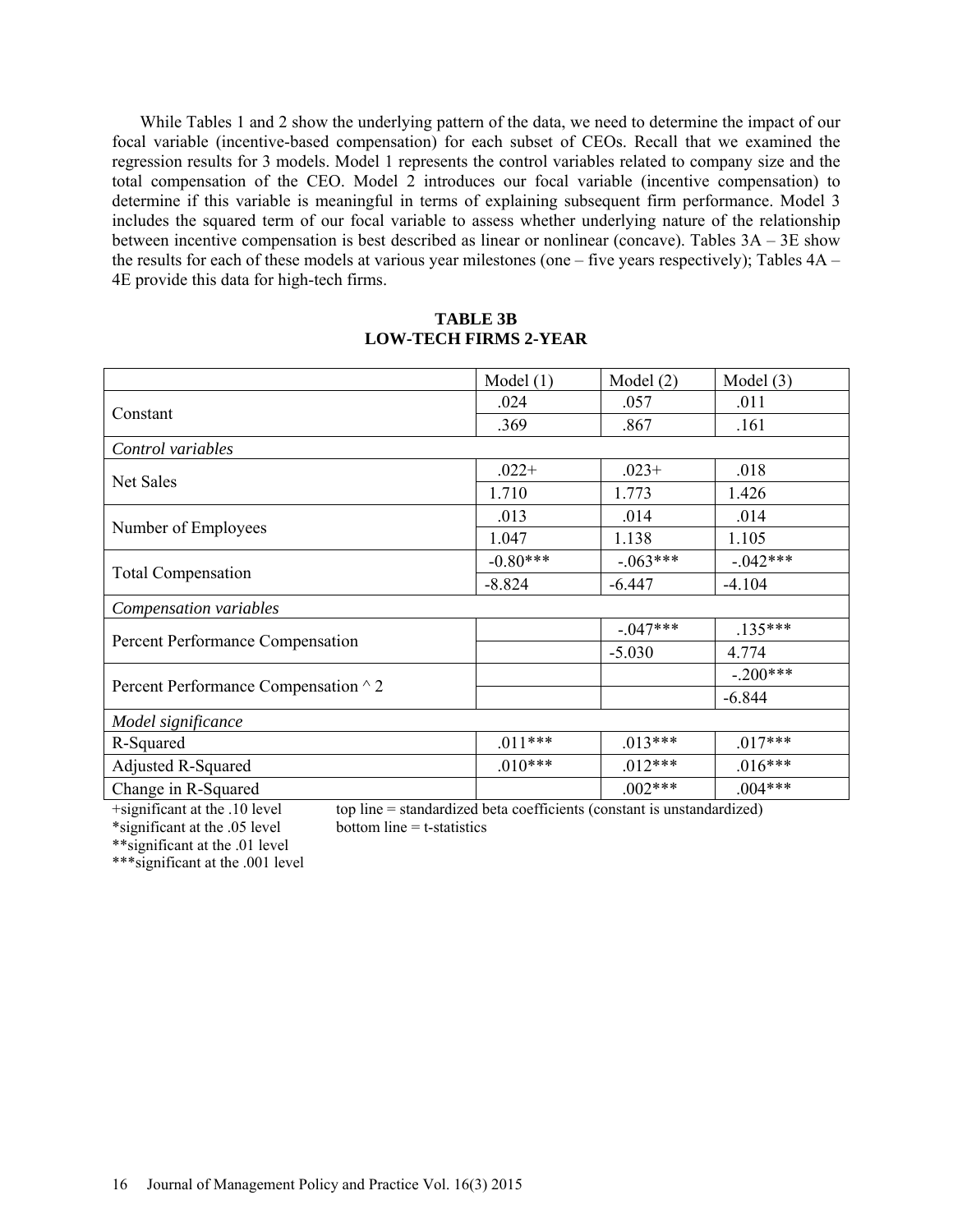| <b>TABLE 3C</b>              |
|------------------------------|
| <b>LOW-TECH FIRMS 3-YEAR</b> |

|                                      | Model $(1)$ | Model $(2)$ | Model $(3)$ |
|--------------------------------------|-------------|-------------|-------------|
|                                      | .048        | .096        | .030        |
| Constant                             | .571        | 1.131       | .356        |
| Control variables                    |             |             |             |
| Net Sales                            | $.022+$     | $.023+$     | .018        |
|                                      | 1.712       | 1.784       | 1.403       |
|                                      | .015        | .017        | .016        |
| Number of Employees                  | 1.205       | 1.308       | 1.271       |
|                                      | $-.090***$  | $-.071***$  | $-.048***$  |
| <b>Total Compensation</b>            | $-9.920$    | $-7.248$    | $-4.672$    |
| Compensation variables               |             |             |             |
|                                      |             | $-.053***$  | $.146***$   |
| Percent Performance Compensation     |             | $-5.659$    | 5.193       |
|                                      |             |             | $-.219***$  |
| Percent Performance Compensation ^ 2 |             |             | $-7.511$    |
| Model significance                   |             |             |             |
| R-Squared                            | $.014***$   | $.017***$   | $.021***$   |
| Adjusted R-Squared                   | $.014***$   | $.016***$   | $.020***$   |
| Change in R-Squared                  |             | $.002***$   | $.004***$   |

top line = standardized beta coefficients (constant is unstandardized) bottom line =  $t$ -statistics \*significant at the .05 level bottom line = t-statistics

\*\*significant at the .01 level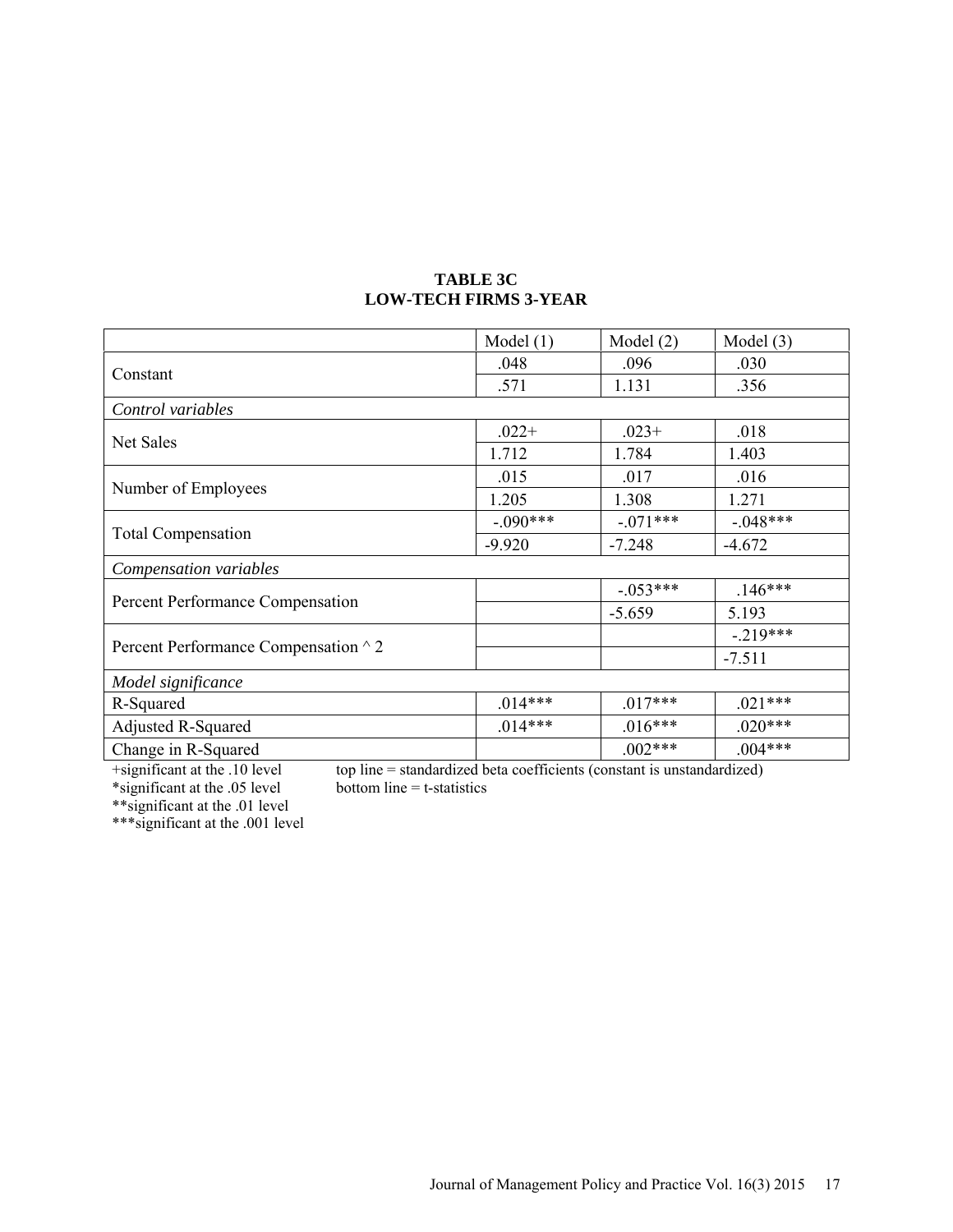|                                      | Model $(1)$ | Model $(2)$ | Model $(3)$ |
|--------------------------------------|-------------|-------------|-------------|
|                                      | .047        | .014        | .023        |
| Constant                             | .468        | 1.035       | .223        |
| Control variables                    |             |             |             |
|                                      | .019        | .020        | .015        |
| Net Sales                            | 1.521       | 1.593       | 1.194       |
|                                      | .015        | .016        | .016        |
| Number of Employees                  | 1.192       | 1.296       | 1.258       |
|                                      | $-.095***$  | $-.075***$  | $-.051***$  |
| <b>Total Compensation</b>            | $-10.486$   | $-7.753$    | $-5.047$    |
| Compensation variables               |             |             |             |
|                                      |             | $-.054***$  | $.155***$   |
| Percent Performance Compensation     |             | $-2.850$    | 5.512       |
|                                      |             |             | $-.229***$  |
| Percent Performance Compensation ^ 2 |             |             | $-7.874$    |
| Model significance                   |             |             |             |
| R-Squared                            | $.016***$   | $.019***$   | $.023***$   |
| <b>Adjusted R-Squared</b>            | $.015***$   | $.018***$   | $.022***$   |
| Change in R-Squared                  |             | $.002***$   | $.005***$   |

## **TABLE 3D LOW-TECH FIRMS 4-YEAR**

+significant at the .10 level top line = standardized beta coefficients (constant is unstandardized)<br>\*significant at the .05 level bottom line = t-statistics \*significant at the .05 level bottom line = t-statistics

\*\*significant at the .01 level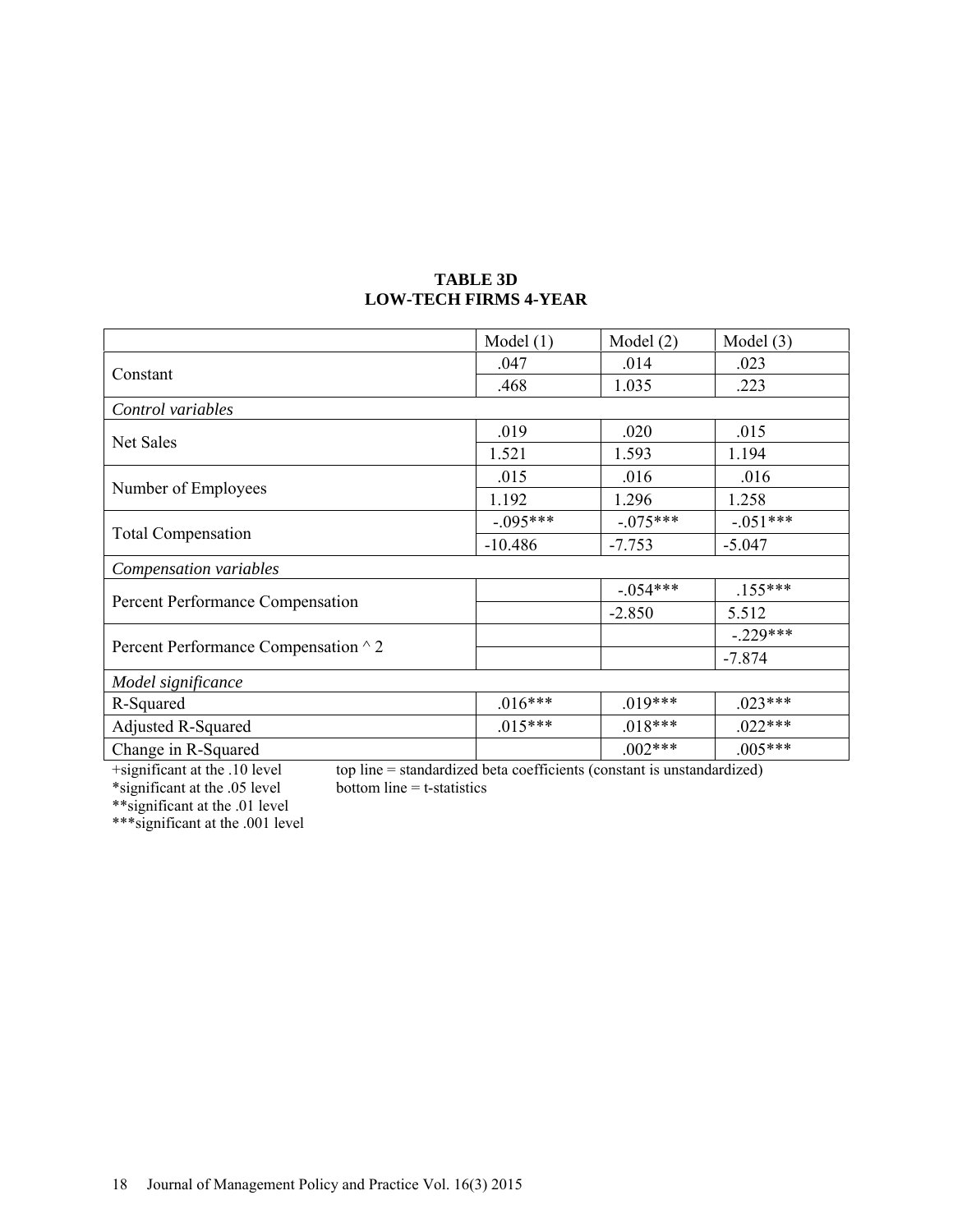|                                      | Model $(1)$ | Model $(2)$ | Model $(3)$ |
|--------------------------------------|-------------|-------------|-------------|
|                                      | .031        | .094        | .002        |
| Constant                             | .268        | .806        | .021        |
| Control variables                    |             |             |             |
| Net Sales                            | .018        | .019        | .014        |
|                                      | 1.397       | 1.465       | 1.079       |
|                                      | .012        | .014        | .013        |
| Number of Employees                  | .971        | 1.070       | 1.032       |
|                                      | $-.099***$  | $-.080***$  | $-.057***$  |
| <b>Total Compensation</b>            | $-10.859$   | $-8.207$    | $-5.559$    |
| Compensation variables               |             |             |             |
|                                      |             | $-.051***$  | $.151***$   |
| Percent Performance Compensation     |             | $-5.428$    | 5.363       |
|                                      |             |             | $-.221***$  |
| Percent Performance Compensation ^ 2 |             |             | $-7.610$    |
| Model significance                   |             |             |             |
| R-Squared                            | $.018***$   | $.020***$   | $.024***$   |
| <b>Adjusted R-Squared</b>            | $.017***$   | $.019***$   | $.023***$   |
| Change in R-Squared                  |             | $.002***$   | $.004***$   |

# **TABLE 3E LOW-TECH FIRMS 5-YEAR**

top line = standardized beta coefficients (constant is unstandardized) bottom line =  $t$ -statistics \*significant at the .05 level bottom line = t-statistics

\*\*significant at the .01 level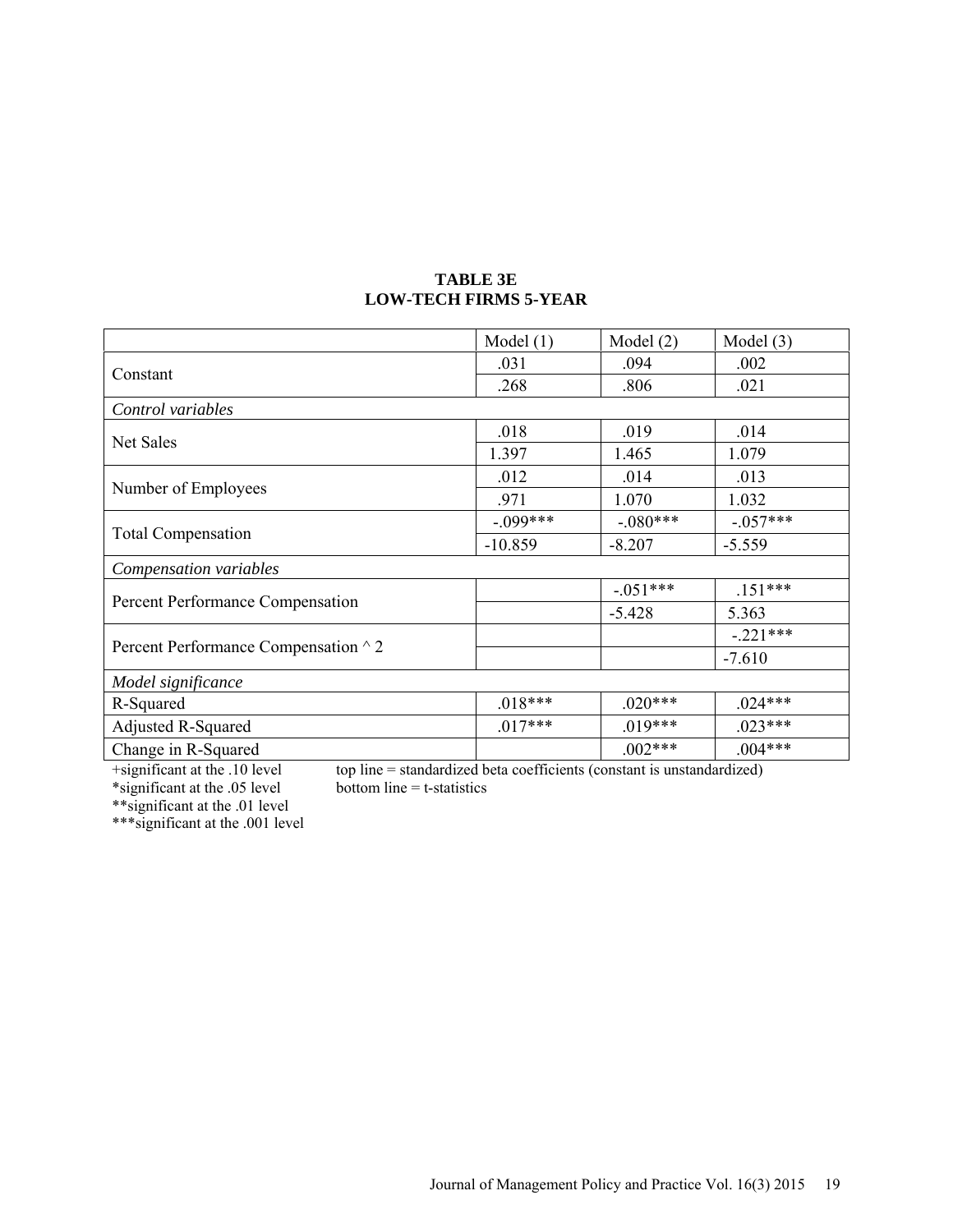|                                      | Model $(1)$ | Model (2) | Model $(3)$ |
|--------------------------------------|-------------|-----------|-------------|
|                                      | $-.110***$  | $-.075*$  | $-133***$   |
| Constant                             | $-4.539$    | $-2.415$  | $-4.111$    |
| Control variables                    |             |           |             |
| Net Sales                            | $-.025$     | $-0.019$  | .011        |
|                                      | $-.517$     | $-.392$   | .231        |
|                                      | .058        | .054      | .015        |
| Number of Employees                  | 1.226       | 1.133     | .321        |
|                                      | $-124***$   | $-117***$ | $-.089***$  |
| <b>Total Compensation</b>            | $-6.627$    | $-6.050$  | $-4.518$    |
| Compensation variables               |             |           |             |
|                                      |             | $-.034+$  | $.354***$   |
| Percent Performance Compensation     |             | $-1.760$  | 5.245       |
|                                      |             |           | $-412***$   |
| Percent Performance Compensation ^ 2 |             |           | $-5.988$    |
| Model significance                   |             |           |             |
| R-Squared                            | $.016***$   | $.018***$ | $.030***$   |
| <b>Adjusted R-Squared</b>            | $.015***$   | $.015***$ | $.027***$   |
| Change in R-Squared                  |             | $.001+$   | $.012***$   |

# **TABLE 4A HIGH-TECH FIRMS 1-YEAR**

+significant at the .10 level top line = standardized beta coefficients (constant is unstandardized)<br>\*significant at the .05 level bottom line = t-statistics \*significant at the .05 level bottom line = t-statistics

\*\*significant at the .01 level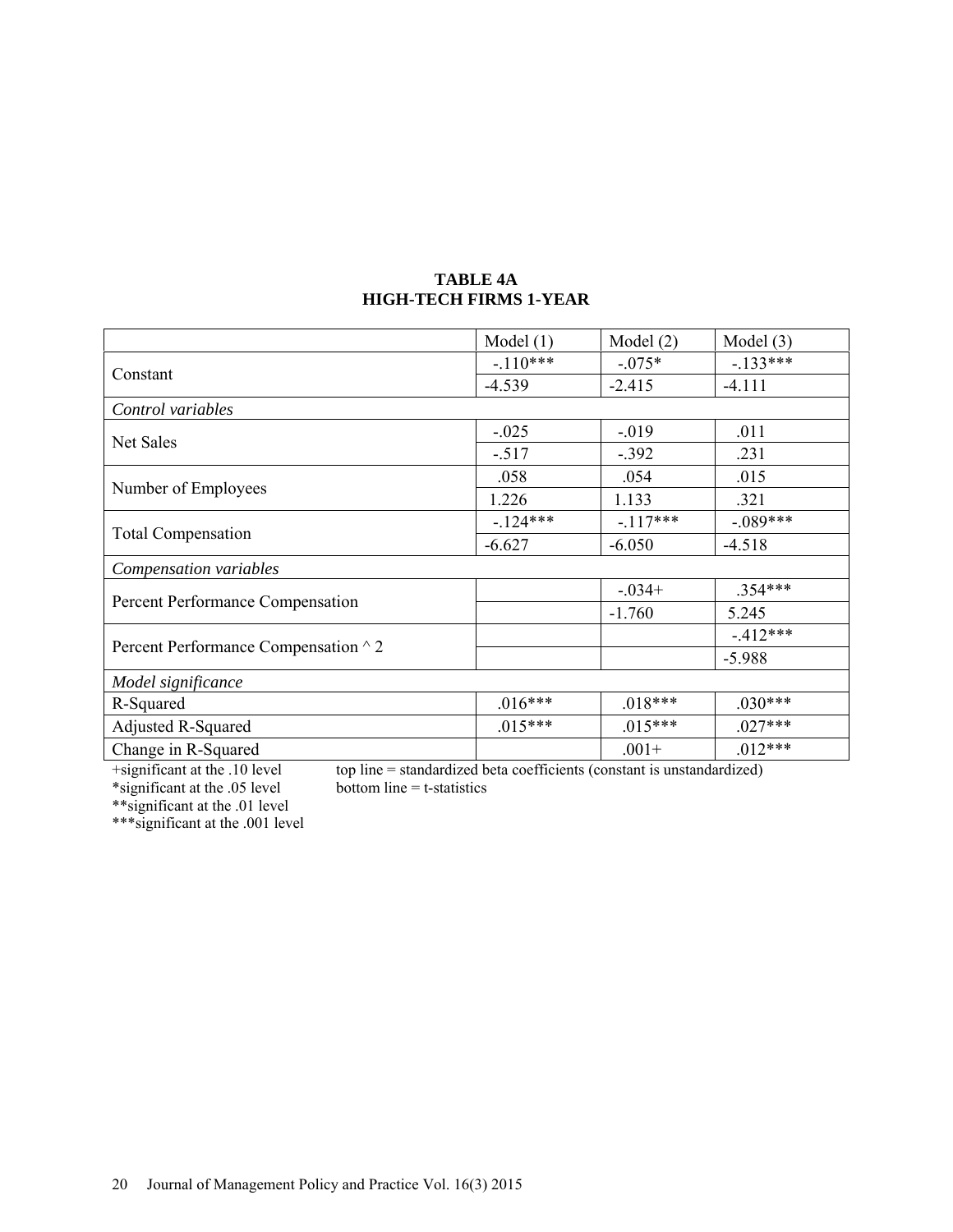|                                      | Model $(1)$ | Model $(2)$ | Model $(3)$ |
|--------------------------------------|-------------|-------------|-------------|
|                                      | $-.248***$  | $-180***$   | $-.296***$  |
| Constant                             | $-6.458$    | $-3.646$    | $-5.764$    |
| Control variables                    |             |             |             |
| Net Sales                            | $-.045$     | $-.038$     | $-.001$     |
|                                      | $-950$      | $-.796$     | $-0.016$    |
|                                      | $.092 +$    | $.087 +$    | .039        |
| Number of Employees                  | 1.954       | 1.839       | .825        |
|                                      | $-155***$   | $-145***$   | $-.111***$  |
| <b>Total Compensation</b>            | $-8.299$    | $-7.586$    | $-5.688$    |
| Compensation variables               |             |             |             |
|                                      |             | $-.041*$    | $.441***$   |
| Percent Performance Compensation     |             | $-2.173$    | 6.596       |
|                                      |             |             | $-512***$   |
| Percent Performance Compensation ^ 2 |             |             | $-7.521$    |
| Model significance                   |             |             |             |
| R-Squared                            | $.027***$   | $.028***$   | $.047***$   |
| <b>Adjusted R-Squared</b>            | $.025***$   | $.026***$   | $.045***$   |
| Change in R-Squared                  |             | $.002*$     | $.019***$   |

# **TABLE 4B HIGH-TECH FIRMS 2-YEAR**

top line = standardized beta coefficients (constant is unstandardized) bottom line =  $t$ -statistics \*significant at the .05 level bottom line = t-statistics

\*\*significant at the .01 level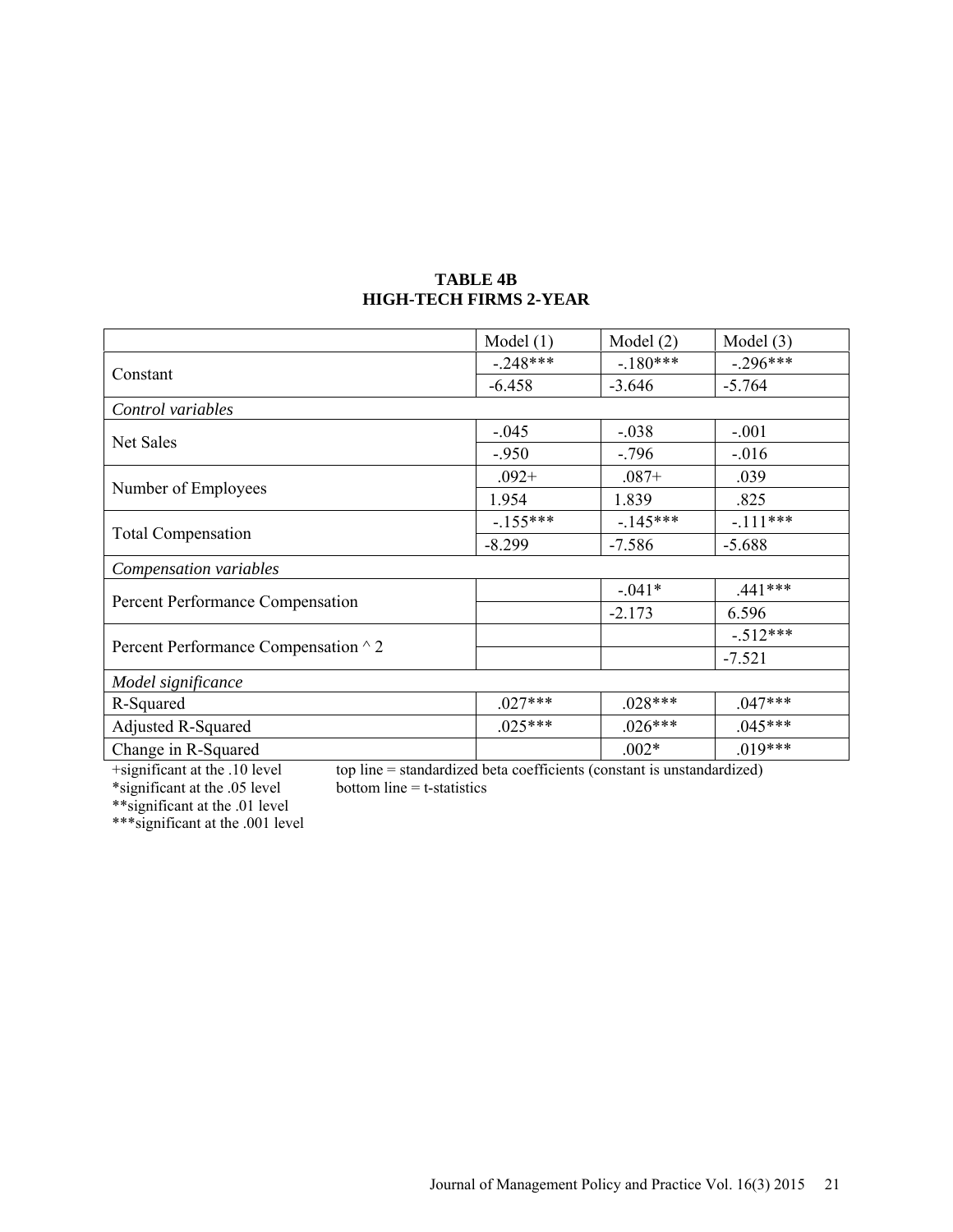# **TABLE 4C HIGH-TECH FIRMS 3-YEAR**

|                                      | Model $(1)$ | Model $(2)$ | Model $(3)$ |
|--------------------------------------|-------------|-------------|-------------|
|                                      | $-.404***$  | $-.283***$  | $-.458***$  |
| Constant                             | $-7.897$    | $-4.306$    | $-6.727$    |
| Control variables                    |             |             |             |
|                                      | $-.070$     | $-.061$     | $-0.019$    |
| Net Sales                            | $-1.485$    | $-1.279$    | $-.396$     |
|                                      | $.123**$    | $.116*$     | .062        |
| Number of Employees                  | 2.610       | 2.459       | 1.309       |
|                                      | $-.161***$  | $-.148***$  | $-.109***$  |
| <b>Total Compensation</b>            | $-8.642$    | $-7.758$    | $-5.633$    |
| Compensation variables               |             |             |             |
|                                      |             | $-.055**$   | .491***     |
| Percent Performance Compensation     |             | $-2.905$    | 7.393       |
|                                      |             |             | $-.580***$  |
| Percent Performance Compensation ^ 2 |             |             | $-8.572$    |
| Model significance                   |             |             |             |
| R-Squared                            | $.031***$   | $.034***$   | $.058***$   |
| <b>Adjusted R-Squared</b>            | $.029***$   | $.032***$   | $.056***$   |
| Change in R-Squared                  |             | $.003**$    | $.024***$   |

top line = standardized beta coefficients (constant is unstandardized) bottom line =  $t$ -statistics \*significant at the .05 level bottom line = t-statistics

\*\*significant at the .01 level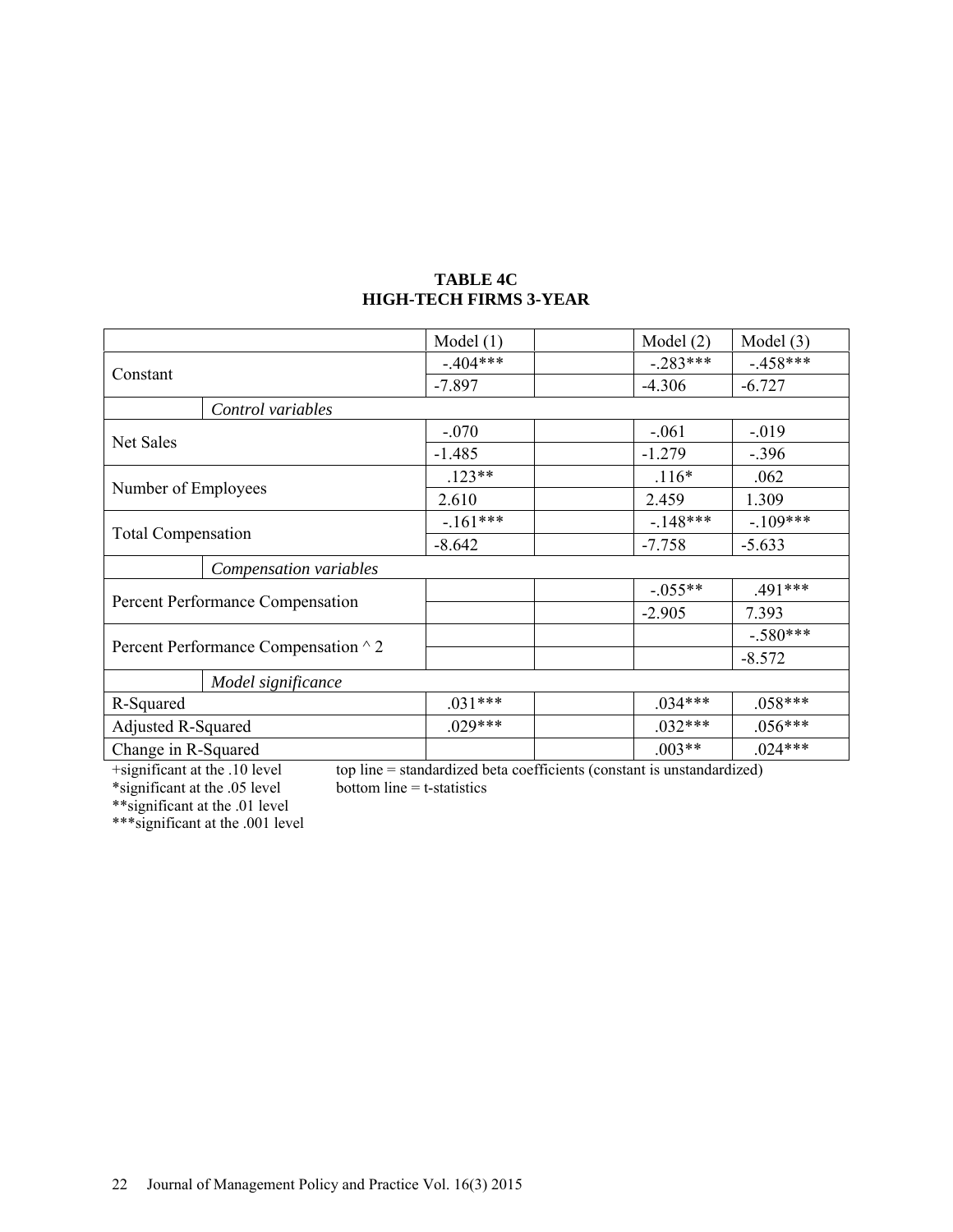|                                      | Model $(1)$ | Model $(2)$ | Model $(3)$ |
|--------------------------------------|-------------|-------------|-------------|
|                                      | $-.531***$  | $-.347***$  | $-.581***$  |
| Constant                             | $-8.601$    | $-4.372$    | $-7.095$    |
| Control variables                    |             |             |             |
| Net Sales                            | $-.092+$    | $-.070+$    | $-.033$     |
|                                      | $-1.937$    | $-1.678$    | $-.701$     |
|                                      | $.141**$    | $.132**$    | .072        |
| Number of Employees                  | 2.995       | 2.806       | 1.535       |
|                                      | $-163***$   | $-147***$   | $-.104***$  |
| <b>Total Compensation</b>            | $-8.764$    | $-7.707$    | $-5.378$    |
| Compensation variables               |             |             |             |
|                                      |             | $-.070***$  | $.536***$   |
| Percent Performance Compensation     |             | $-3.678$    | 8.104       |
|                                      |             |             | $-.643***$  |
| Percent Performance Compensation ^ 2 |             |             | $-9.546$    |
| Model significance                   |             |             |             |
| R-Squared                            | $.033***$   | $.037***$   | $.067***$   |
| <b>Adjusted R-Squared</b>            | $.031***$   | $.035***$   | $.065***$   |
| Change in R-Squared                  |             | $.005***$   | $.030***$   |

### **TABLE 4D HIGH-TECH FIRMS 4-YEAR**

top line = standardized beta coefficients (constant is unstandardized) bottom line =  $t$ -statistics \*significant at the .05 level bottom line = t-statistics

\*\*significant at the .01 level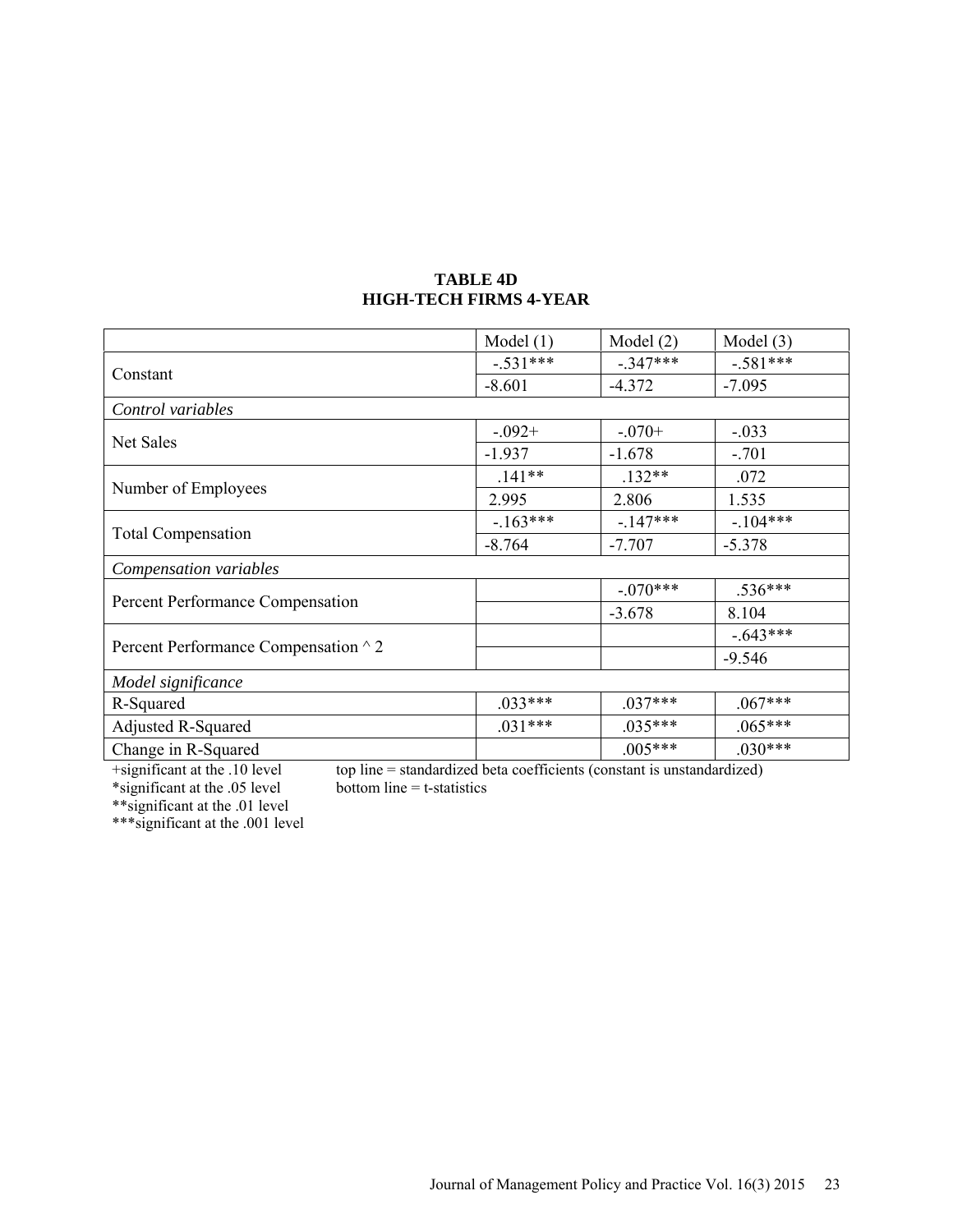# **TABLE 4E HIGH-TECH FIRMS 5-YEAR**

|                                      | Model $(1)$ | Model $(2)$ | Model $(3)$ |
|--------------------------------------|-------------|-------------|-------------|
| Constant                             | $-639***$   | $-413***$   | $-.681***$  |
|                                      | $-9.065$    | $-4.562$    | $-7.289$    |
| Control variables                    |             |             |             |
| Net Sales                            | $-.111*$    | $-.098*$    | $-.051$     |
|                                      | $-2.334$    | $-2.056$    | $-1.080$    |
| Number of Employees                  | $.154**$    | $.144**$    | $.084+$     |
|                                      | 3.264       | 3.062       | 1.789       |
| <b>Total Compensation</b>            | $-160***$   | $-143***$   | $-100***$   |
|                                      | $-8.609$    | $-7.496$    | $-5.163$    |
| Compensation variables               |             |             |             |
| Percent Performance Compensation     |             | $-.075***$  | .533***     |
|                                      |             | $-3.952$    | 8.056       |
| Percent Performance Compensation ^ 2 |             |             | $-.645***$  |
|                                      |             |             | $-9.579$    |
| Model significance                   |             |             |             |
| R-Squared                            | $.032***$   | $.038***$   | $.068***$   |
| Adjusted R-Squared                   | $.031***$   | $.036***$   | $.065***$   |
| Change in R-Squared                  |             | $.005***$   | $.030***$   |

+significant at the .10 level top line = standardized beta coefficients (constant is unstandardized)

\*significant at the .05 level bottom line = t-statistics

\*\*significant at the .01 level

\*\*\*significant at the .001 level

All regression models are significant for both low-tech and high-tech firms. The percentage of performance compensation is a more influential variable in the high-tech firms (r-square as high as 6.8%) than in low-tech firms (as high as 2.4%). The changes in r-square from Model 1 to 2 and 3 in low-tech firms are statistically significant but not very practically significant. For example, the changes in r-square for the one year returns are .001 and .002 respectively for Models 2 and 3. The changes in r-square for high-tech firms are also statistically significant. Here, the change from Model 1 to 2 is modest in practical terms, ranging from .001 to .005. However, the change in r-square when moving from Model 2 to Model 3 is both statistically and practically significant with a range of .012 to .030 and a mean change of .023.

### **Managerial Implications**

There are many managerial implications from this study. The first is that one should not assume that more incentive-based compensation is necessarily better (agency theory). The results cited above show that firms in high-tech industries are performing better when giving higher proportions of incentive-based compensation to their CEOs while firms in low-tech industries are performing better when giving a relatively small percentage of incentive-based compensation to their CEOs. Additionally, we see incentive-based compensation is a more influential variable for CEOs in high-tech industries than for CEOs in low-tech industries. This makes it all the more important for high-tech firms to incentivize with substantial performance-based compensation, but also understand that *too-much-of-a-good-thing* can be bad (Pierce & Aguinis, 2011).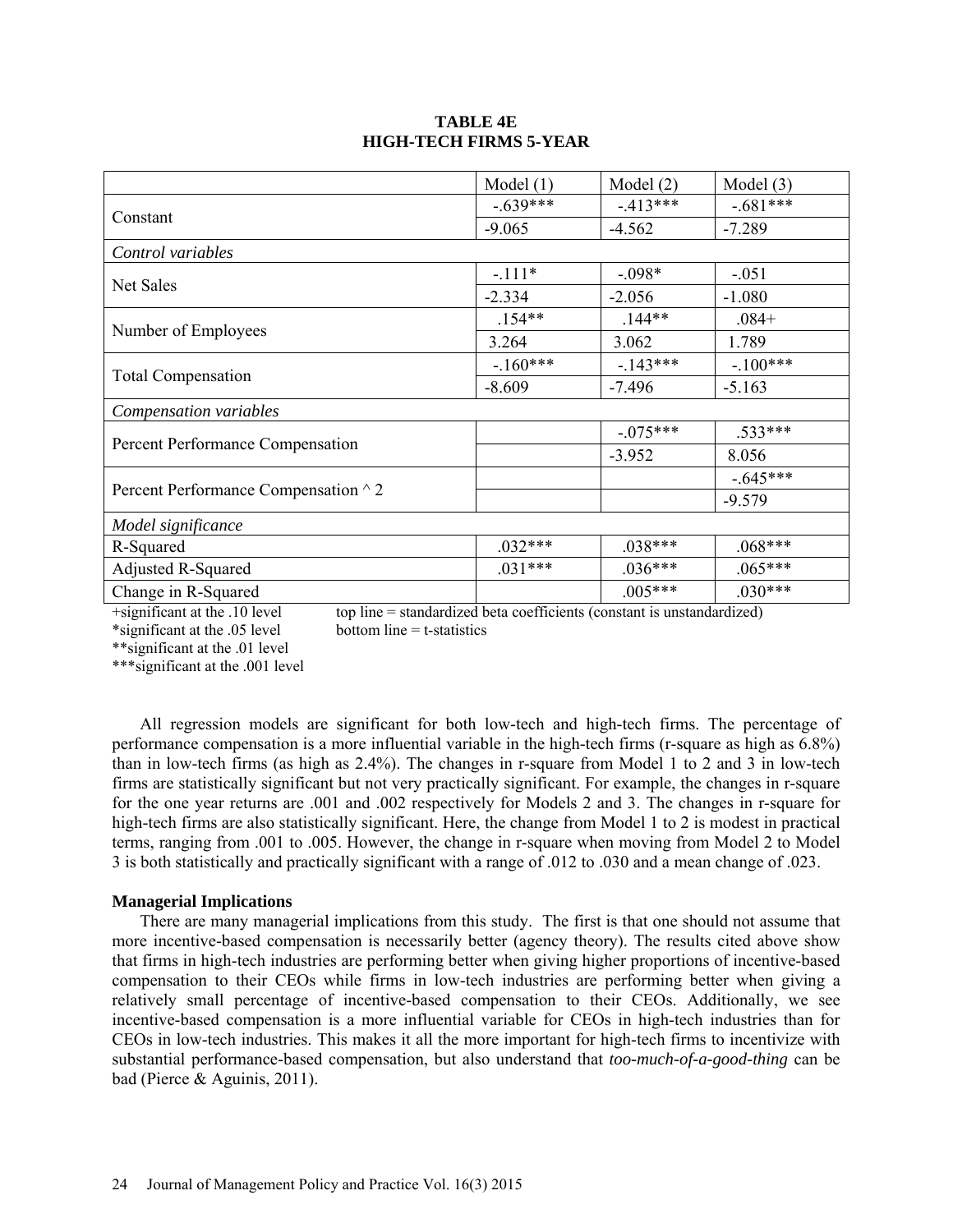As a result, compensation committees should realize that CEOs respond differently to different compensation packages. The entire purpose of stock options and other incentive-based compensation is to properly align individual interests with firm interests and individual risk-preferences will play an instrumental role in proper alignment. Firms should evaluate the risk-preferences of their CEOs prior to designing the compensation package. CEOs in high-tech industries are likely attracted to those jobs because they are willing to take on more risk. It is not surprising that they thrive when given a compensation package that is riskier in nature but provides more upside potential. In addition, future research should directly examine the preferences espoused by CEOs across diverse industries. Doing so would provide more complete understanding of individual difference variables that influence preferences and therefore the motivational value associated with various compensation policies.

### **REFERENCES**

- Aaron, J., Harris, M., McDowell, W. & Cline, B. (2014). Optimal CEO incentive contracts: A prospect theory explanation. *Journal of Business Strategies, 31*(2), 336-356.
- Aupperle, K. E., Figler, R. A., & Lutz, R. C. (1991). Do the in search of excellence firms effectively match CEO compensation to corporate performance? *Journal of Managerial Issues, 3*(4), 444- 445.
- Balkin, D. & Gomez-Mejia, L. 1987. Toward a contingency theory of compensation strategy. *Strategic Management Journal*, *8*, 169-182.
- Ciccone, S. & Rocco, T. 2005. The tech industry or regulated industry: Which one the true glamour stocks? *Journal of Financial Service Professionals*, *59*, 64-74.
- Chu, C., Hu, H. & Chu, N. 2006. A framework for interpreting the antecedents of CEO compensation: An organizational adaptation perspective. *The Journal of American Academy of Business*, *8*, 235-241.
- Crumley, C. R. (2008). A study of the relationship between firm performance and CEO compensation in the U.S. commercial banking industry. *Journal of Applied Management & Entrepreneurship, 13*(2), 26-45.
- Fama, E. F. (1980). Agency problems and the theory of the firm. *Journal of Political Economy, 88*(2), 288-307.
- Horng, M., Chang, Y. & Lin, Y. 2006. Legal liability risk for enterprise R&D: The case of high tech industry in Taiwan. *Journal of American Academy of Business*, *9*, 99-104.
- Finkelstein, S., & Hambrick, D. C. (1990). Top-management-team tenure and organizational outcomes: The moderating role of managerial discretion. *Administrative Science Quarterly, 35*(3), 484-503.
- Jensen, M., & Meckling, W. (1976). Theory of the firm: Managerial behavior, agency costs and ownership structure. *Journal of Financial Economics, 3*(4), 305-360.
- Jensen, M. C., & Murphy, K. J. (1990). Performance pay and top-management incentives. *Journal of Political Economy, 98*(2), 225-264.
- Liu, Q. 2006. How good is good news? Technology-depth, book-to-market ratio, and innovative events. *Journal of Accounting, Auditing & Finance*, *21,* 293-321.
- Mehran, H. (1995). Executive compensation structure, ownership, and firm performance. *Journal of Financial Economics, 2*, 163.
- Milkovich, G. 1982. EEO policies and research: Symposium introduction. *Industrial Relations*, *21*, 273- 276.
- Murthy, K., & Salter, M. S. (1975). Should CEO pay be linked to results? *Harvard Business Review, 53*(3), 66-73.
- Pappas, J. M., & Flaherty, K. E. (2006). The moderating role of individual-difference variables in compensation research. *Journal of Managerial Psychology, 21*(1), 19-35.
- Pierce, J.R., & Aguinis, H. (2011). The too-much-of-a-good-thing effect in management. *Journal of Management, 39*(2), 313-338.
- Stroh, L., Brett, J., Baumann, J., & Reilly, A. 1996. Agency theory and variable pay compensation strategies. *Academy of Management Journal*, *39*, 751-767.